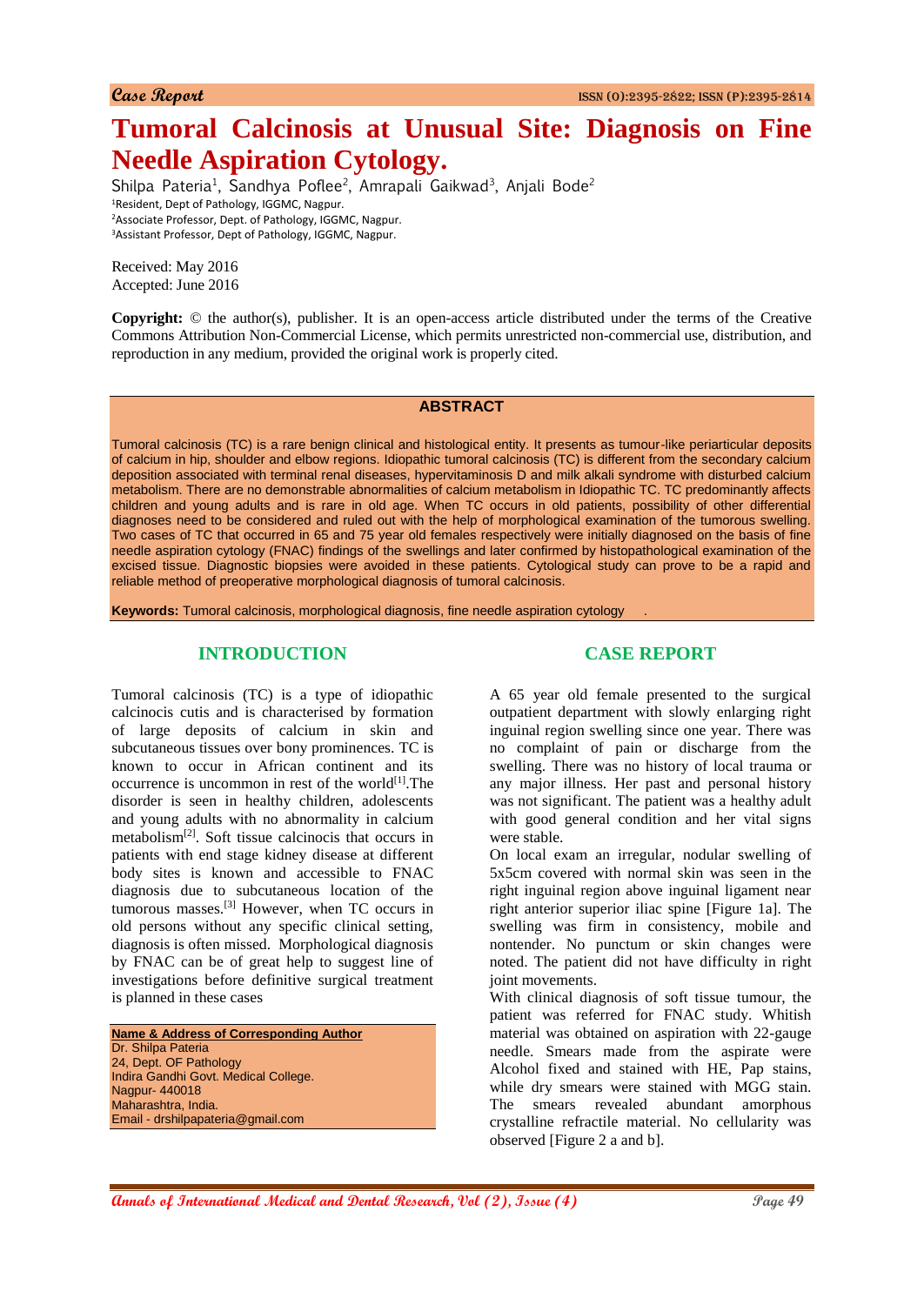#### **Pateria; Tumoral Calcinosis**

In view of the periarticular location of the swelling, the whitish granular nature of the aspirate and the cytological features, the diagnosis of tumoral calcinosis was conveyed. Estimation of serum calcium and phosphorus of the patient was advised, the levels were within normal limits. However not satisfied with the cytological diagnosis, the surgeon attempted incision and drainage of the swelling. Multiple tiny, whitish pieces that aggregated to size 4x3.5 cm were removed. The firm tissue pieces were embedded in paraffin blocks for histological study. Tissue sections showed extensive areas of calcification surrounded by fibrosis and collagenisation [Figure 2c]. The cytological diagnosis of tumoral calcinosis was confirmed on histopathological study.

The second case was of a 75 year old female who had reported with swelling on left foot above heel region of 10 months duration. The swelling was gradually increasing in size with mild pain. There was no other complaint or significant present or past history. Her General and systemic examination revealed no abnormality. Routine haematological investigations, liver and kidney function tests were normal. The 3x2 cm swelling on dorsum of foot near left lateral malleolus was firm and non-tender with restricted mobility and appeared calcified [Figure 1b]. Local radiograph revealed calcified soft tissue swelling without bone involvement.

FNAC carried out with a wide bore needle yielded white, chalky material. Wet and dry smears stained with regular stains showed amorphous, basophilic material and no cells. Cytological and histopathological findings were similar to those of first case. Cytological diagnosis of tumoral calcinosis was confirmed on histopathological examination of the excised swelling [Figure 2 and b] and normal serum calcium and phosphorus levels.



**Figure 1**: a: Case 1: Nodular swelling in the Right Inguinal Region. 1b: Case 2: Hard swelling on Left Dorsum of foot near Lateral malleolus..

# **DISCUSSION**

Calcinosis cutis is the deposition of calcium salts within the skin. It is divided into dystrophic, metastatic, idiopathic and iatrogenic types.

Tumoral calcinosis (TC) is a variant of idiopathic calcinosis cutis. TC was first described in 1899 and the term tumoral calcinosis was coined by Inclan in 1943. It is characterised by formation of a single or multiple tumor like periarticular deposits of calcium that most frequently occur around hip, shoulder and elbow joints. Rare sites of occurrence are hands, feet, knees, neck, spine and temporomandibular joints.[4]



**Figure 2**: 2a. FNA smear of tumoral calcinosis (H& E,x 400) 2b. FNA smear of tumoral Calcinosis (MGG,x 400) 2c.Tissue section of tumoral Calcinosis (H& E,x 100).

Tumoral calcinosis manifests as slowly growing firm, irregular, painless subcutaneous masses in periarticular regions on extensor surfaces.TC commonly occurs in healthy children and young adults and is rare in persons older than 50 years. It shows equal sex predilection. The disorder has genetic basis and is inherited as an autosomal dominant trait with variable clinical expression.<sup>[5]</sup> This distinct clinical and histopathological entity of TC shows geographical preponderance and larger series are reported from African countries where it is known as hip stone.<sup>[1]</sup> There are no demonstrable abnormalities of calcium metabolism in Idiopathic TC.

TC may present with multiple lesions and some are bilateral and symmetric. Usually the subcutaneous swellings are large when noticed and may reach up to 20 cm diameter. TC usually manifests as slowly growing, irregular, painless subcutaneous masses located in the vicinity of large joints .The lesion is firmly attached to underlying facia, tendon or muscle but unrelated to the bone. TC may cause complications due to pressure on surrounding structures.<sup>[6]</sup>

The calcium deposits are visualised radiologically. Radiograph may show lobulated radio opaque lesions of calcific density that surround the soft tissues of a large joint. The underlying joint is usually normal. MRI may show calcific foci infiltrating the surrounding muscles.[7]

Occurrence of TC is thought to be related to mechanical trauma or injury that triggers the calcifying process in genetically susceptible individuals .This assumption holds true when TC lesions occur at pressure points in persons belonging to low socio-economic condition and is